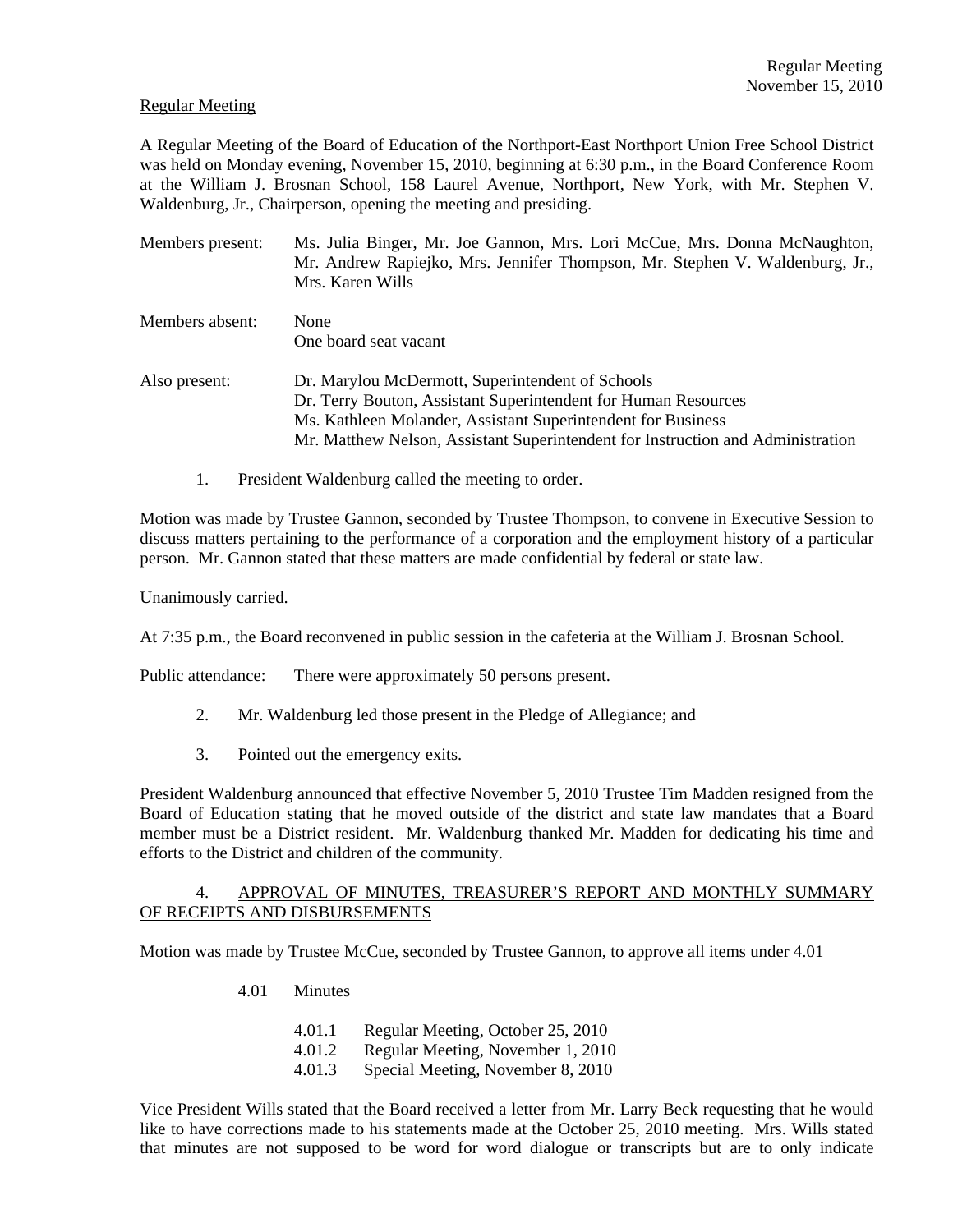substance. President Waldenburg stated that minutes are meant to indicate in summary form the occurrences at the meeting and also record any votes or actions taken by the body. President Waldenburg and Vice President Wills stated that Mr. Beck's proposed corrections violate the Open Meetings Law in regards to information shared in executive session.

Mrs. Jean Baron stated that she did not agree with President Waldenburg or Vice President Wills and requested to read Mr. Beck's letter to the public.

President Waldenburg stated that he will disallow any reading of Mr. Beck's letter.

Dr. Nina Dorata requested that the minutes of November 1, 2010 be revised regarding Ms. Molander's response to her question about the financial statements. Vice President Wills requested that the tape be reviewed to confirm what was said before any revisions are made.

After a discussion regarding Open Meetings Law and executive sessions, Vice President Wills moved to call the question, seconded by Trustee Binger.

Unanimously carried.

Vote on Trustee McCue's motion to approve all items under 4.01 pending review of the tape of the November 1, 2010 meeting was unanimously carried.

# 5. SPECIAL REPORTS/ANNOUNCEMENTS FROM THE SUPERINTENDENT

5.01 Accomplishments of Staff and Students

 5.01.1 Ms. Denise Keenan, High School Assistant Principal and Administrator in Charge of Business Education, introduced Stephen Hearn, Business Department Student of the Month. Ms. Keenan stated that Stephen has challenged almost every class the Business department offers and participates in many extracurricular activities including DECA, Business Honor Society, National Honor Society, and serves as President of the Academy of Finance. Ms. Keenan noted that through hard work and dedication Stephen has become a top student in both the IB Business and Management Program and the Academy of Finance. Stephen's Academy of Finance internship mentor stated that he has never met a high school student who understands so much about accounting and finance or has a more thorough grasp of advanced financial topics. Ms. Keenan stated that she is thoroughly impressed by Stephen's maturity, intellect and inquisitive nature.

The President of the Board and the Superintendent congratulated Stephen on his fine accomplishments and presented him with a commendation from the Board.

 5.01.2 Mr. Daniel McKeon, High School Assistant Principal and Administrator in Charge of Family and Consumer Science Education, introduced Ashley O'Neill, Family and Consumer Science Department Student of the Month. Mr. McKeon stated that Ashley is a hardworking and dedicated individual with a high level of commitment. She is president of Northport High Schools' chapter of Future Educations Association. Ashley has co-chaired committees for various fundraisers, educational activities and community service projects. Mr. McKeon noted that Ashley's conscientiousness and disciplined work habits along with her personal initiative, motivation and creativity are assets in both classroom and club activities. Ashley's sincere interest in the area of child development and psychology aided her decision to pursue a career in child psychology.

President Waldenburg and Superintendent McDermott congratulated Ashley on her fine accomplishments and presented her with a commendation from the Board.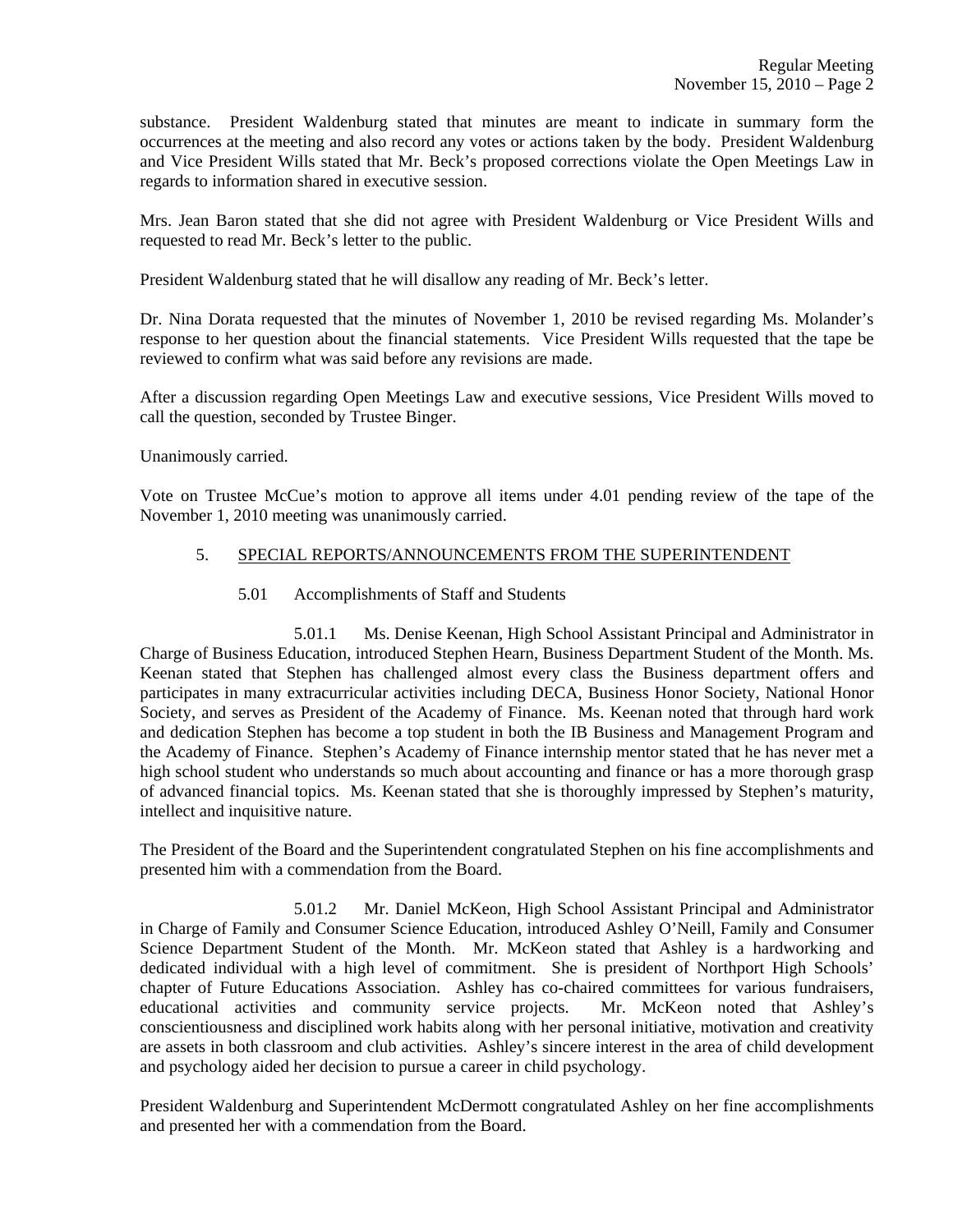#### 5.02 Review of Instructional Initiatives in the following areas:

### 5.02.1 Business Department

Ms. Denise Keenan stated that the 2010-2011 Business Education Department Initiatives included constructing online learning opportunities for students enrolled in each of the business courses facilitated through the use of *Moodle*; providing professional development opportunities that support differentiated instruction and enhance the use of *Moodle*; continuing to develop and implement an electronic portfolio that illustrates student progress and assesses student growth using authentic learning experiences gained through the three year Academy of Finance program; and continuing to develop and implement curriculum maps for all Academy of Finance courses using the *Moodle* online learning system. Ms. Keenan noted that the Business department recognizes that no two students are the same and that Business Education focuses on differentiation to reach all types of learners. Ms. Keenan stated that her complete presentation is available on the District's website.

After a brief discussion regarding standard level and higher level IB courses, student internship programs and the Academy of Finance, President Waldenburg and Superintendent McDermott thanked Ms. Keenan for her informative report.

### 5.02.2 Family and Consumer Science Department

Mr. Daniel McKeon stated that the coursework in the Family and Consumer Science Department prepares students for both the work and family spheres of life and students are prepared to face the socioeconomic, political and technological challenges that are transforming the world. The curriculum draws from multiple disciplines including the social sciences, physical sciences, economics and the arts. Mr. McKeon stated that the 2010-2011 Family and Consumer Sciences Departmental Initiatives are to develop curricula using *Moodle* to incorporate career readiness and life skills that are necessary for the 21<sup>st</sup> century learner; to expand professional development opportunities to include training on utilizing SmartBoards in the classroom, literacy training in the content area, attendance at food workshops and trade shows, as well as engaging in peer to peer turn-key presentations; and facilitating differentiation through consistent assessment, collaborative learning, lab practicals, and both peer and self evaluation.

After a brief discussion regarding student enrollment, differentiated instruction and literacy circles, President Waldenburg and Superintendent McDermott thanked Mr. McKeon for his informative presentation.

 5.03 The President of the Board reviewed the upcoming Board of Education meetings of November  $29<sup>th</sup>$ , December  $13<sup>th</sup>$ , and January  $10<sup>th</sup>$ .

 5.04 Motion was made by Trustee Wills, seconded by Trustee McCue to receive the Annual Report of the Independent Auditor, prepared by Cullen & Danowski LLP, for the year ending June 30, 2010:

5.04.1 Financial Statements and Supplemental Information

Mr. Peter Rodriguez of Cullen and Danowski LLP stated that the job of the external auditor is to express opinions on the District's financial statements following professional standards. Mr. Rodriguez stated that they begin the auditing process by understanding the District's revenues, expenditures and internal controls and evaluating the checks and balances in place. Mr. Rodriguez noted that the audit program ensures that statements are presented fairly through risk assessments on account balances, information is gathered through confirmation and that third party confirmation is the strongest evidence. Mr. Rodriguez stated that they gather enough information to perform the auditing process and express an opinion.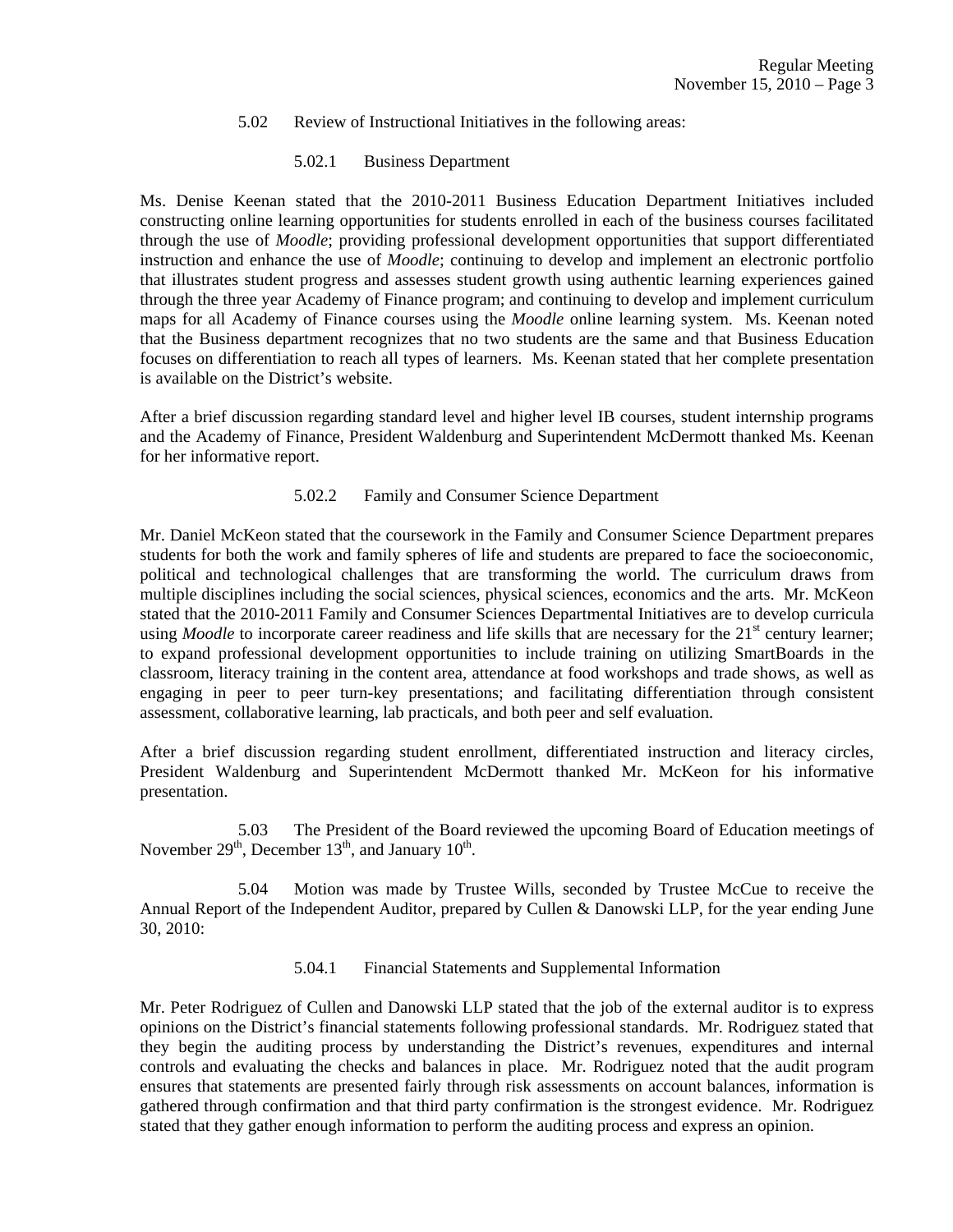Mr. Rodriguez stated that the opinion issued for the Northport-East Northport School District for the fiscal year ending June 30, 2010 was an unqualified opinion, free of material weakness, which is the highest level opinion the auditors can express. Mr. Rodriguez stated that the firm follows federal government auditing standards. Mr. Rodriguez stated that they reviewed the comments from the June 30, 2009 audit report and stated that most of them had been corrected. In the audit report for f/y/e June 30, 2010, the firm did make four comments regarding handling of cash receipts, policy and procedure manual updating, school lunch fund deficit and old capital projects. Mr. Rodriguez noted that the District had a big improvement from last year stating that they noted four material weaknesses last year and none this year.

There was discussion regarding the District's reserves, comparison to other districts they audit, capital project expenditures, rollover budgets, and third party preparation of financial statements.

In response to a question from Vice President Wills, Mr. Rodriguez stated that without any reserves there would be no way to offset future expenses as they come up which would result in spikes to the tax levy.

Audit Committee Chairperson Warren Arthur stated that the Audit Committee held a meeting on November 10, 2010 and recommended that the Board of Education receive and accept the external audit report for fiscal year ending June 30, 2010 by a vote of four members in favor and two members opposed.

In response to a question regarding timeliness of the filing of the external audit report, Mr. Rodriguez stated that the State Education Department gives a statutory 30 day grace period. Mr. Rodriguez noted that if a report is not filed with the SED by November 20<sup>th</sup> the District could be left off the state aid warrant and their December aid could get deferred.

There was further discussion regarding the internal audit report, audit committee members voting against recommending acceptance of the external audit report, fund reserve calculations, and reserve accounting.

Vice President Wills stated that the report received was a quite favorable report. Mrs. Wills stated she attended the Audit Committee Meeting and two members had concerns in connection with the District's internal accounting controls which attributed to their reasons for not accepting the report. Mrs. Wills noted that she listened carefully to everyone's comments at that meeting and she is in favor of accepting the Audit Committee's recommendation to accept the report.

Vote on Trustee Will's motion to receive the Annual Report of the Independent Auditor, prepared by Cullen & Danowski LLP, for the year ending June 30, 2010 was unanimously carried.

# 6. COMMUNICATIONS

 6.01 Email from Mr. Carl Litt to the President of the Board, received November 5, 2010, re: Energy Smart Schools

Mr. Litt asked the Board if they would be interested in a work session to discuss energy saving options including solar energy.

President Waldenburg stated that the Board would be in favor of setting up a work session and asked Mr. Litt to contact the Superintendent's office to make the arrangements.

# 7. PUBLIC PARTICIPATION

 Name Comment Denise Mumm Asked the Board who directs the internal auditors on what areas to scrutinize. Resident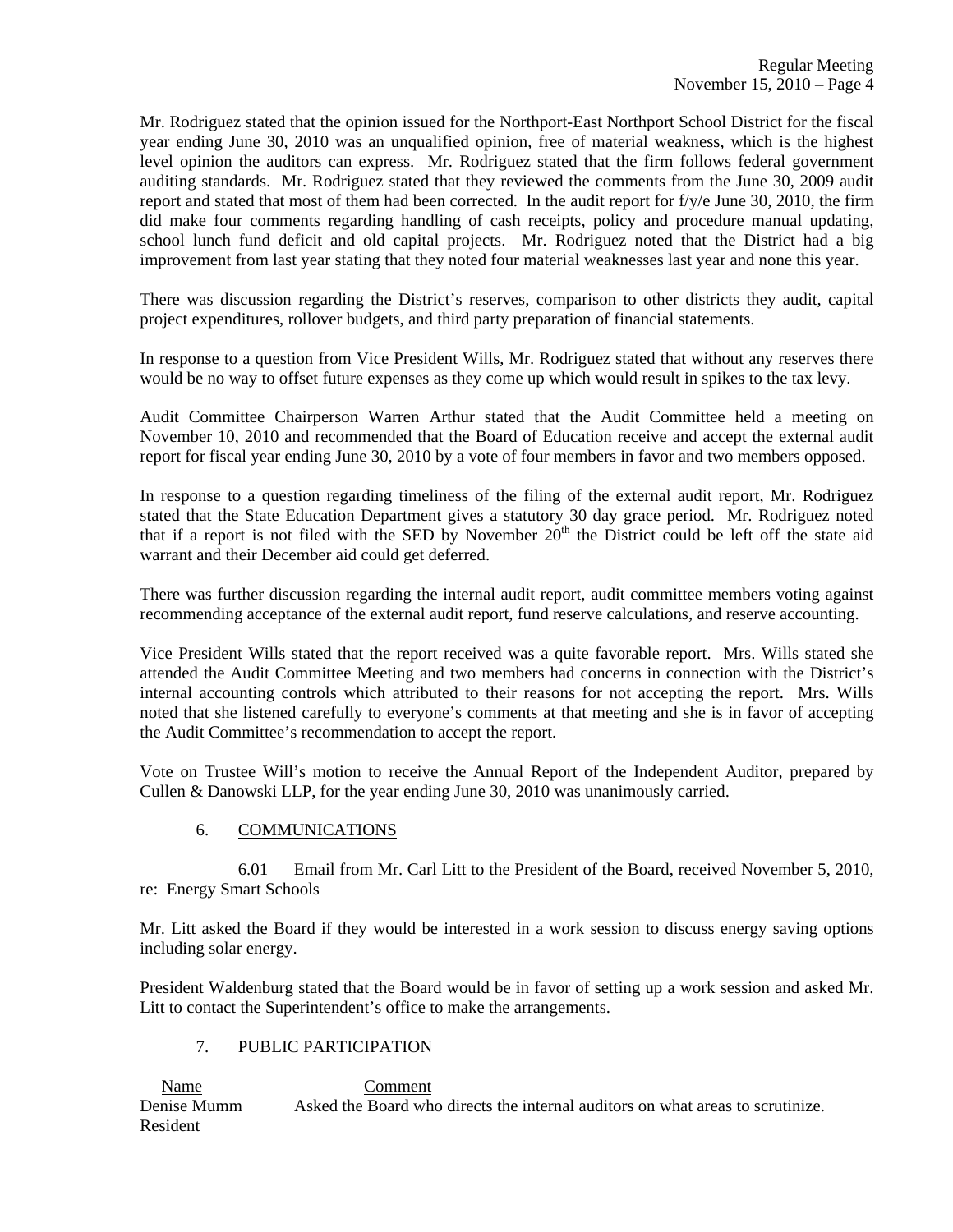Trustee Gannon stated that the final decision as to which particular items get reviewed is subject to Board approval and that suggestions come from the internal auditors, business office and the audit committee.

Jean Baron Stated that her daughter transferred to the high school and after a week wanted to Parent return to her previous school. Mrs. Baron stated that children hang out in the commons or assigned wells, are allowed to roam halls when they should be in a class doing homework, and that the high school has a reputation of a social club. Mrs. Baron stated that another student jerked her daughter's head back and a gym teacher heard it but did nothing.

President Waldenburg stated that the issue Mrs. Baron brought forward is a terrible issue and asked why it was not reported to the high school administration. Dr. McDermott stated that if this was reported to Principal McLaughlin it would have been handled appropriately and that this type of behavior is not acceptable within the district.

Ms. Irene McLaughlin, High School Principal, stated that she resented Mrs. Baron's accusations and unfair characterization of the high school. Ms. McLaughlin stated that if the incident had been reported when it happened and not after the student signed out of the high school it would have been addressed immediately. Ms. McLaughlin stated that it is unfair to characterize every situation and every student the same way and that the high school educates every single student. Ms. McLaughlin welcomed anyone to come and see what goes on at the high school.

Joe Stewart Asked if extra help for struggling students was mandated in the teachers' contract Parent and stated that it should be in the contract. Mr. Stewart also stated that the Board should have a catastrophic plan in place with regards to the LIPA tax certioraris.

Dr. McDermott stated that extra help is not mandated in the teachers' contract and it is something that could be raised during negotiations. Trustee McNaughton stated that it may not appear in the contract but that the majority of teachers do give extra help. UTN President Antoinette Blanck stated that the vast majority of teachers do make themselves available to work with students.

In response to the inquiring regarding LIPA, President Waldenburg stated that the District has been contracted by the Town of Huntington to be part of an action committee and that conversations have already been had with Senator Flanagan.

Carl Litt Stated that the Operations and Maintenance Committee has been trying to get Resident approval on a RFP for energy savings and asked if there was a way to expedite it. Mr. Litt also questioned the million dollar amount Dr. McDermott stated the District spent on mold remediation at Northport Middle School a few years ago.

Dr. McDermott stated that she has been in touch with District counsel regarding expedition of the RFP issue, and will also check the records regarding the costs of the mold remediation.

Resident Stated that the District under-spent the 2009-2010 budget by \$9.8 million and asked why the District doesn't find ways to cut spending instead of projecting what things will cost.

Ms. Kathleen Molander stated that it was a unique year regarding ARRA money available, a 0% CPI, and a lower than normal health insurance increase.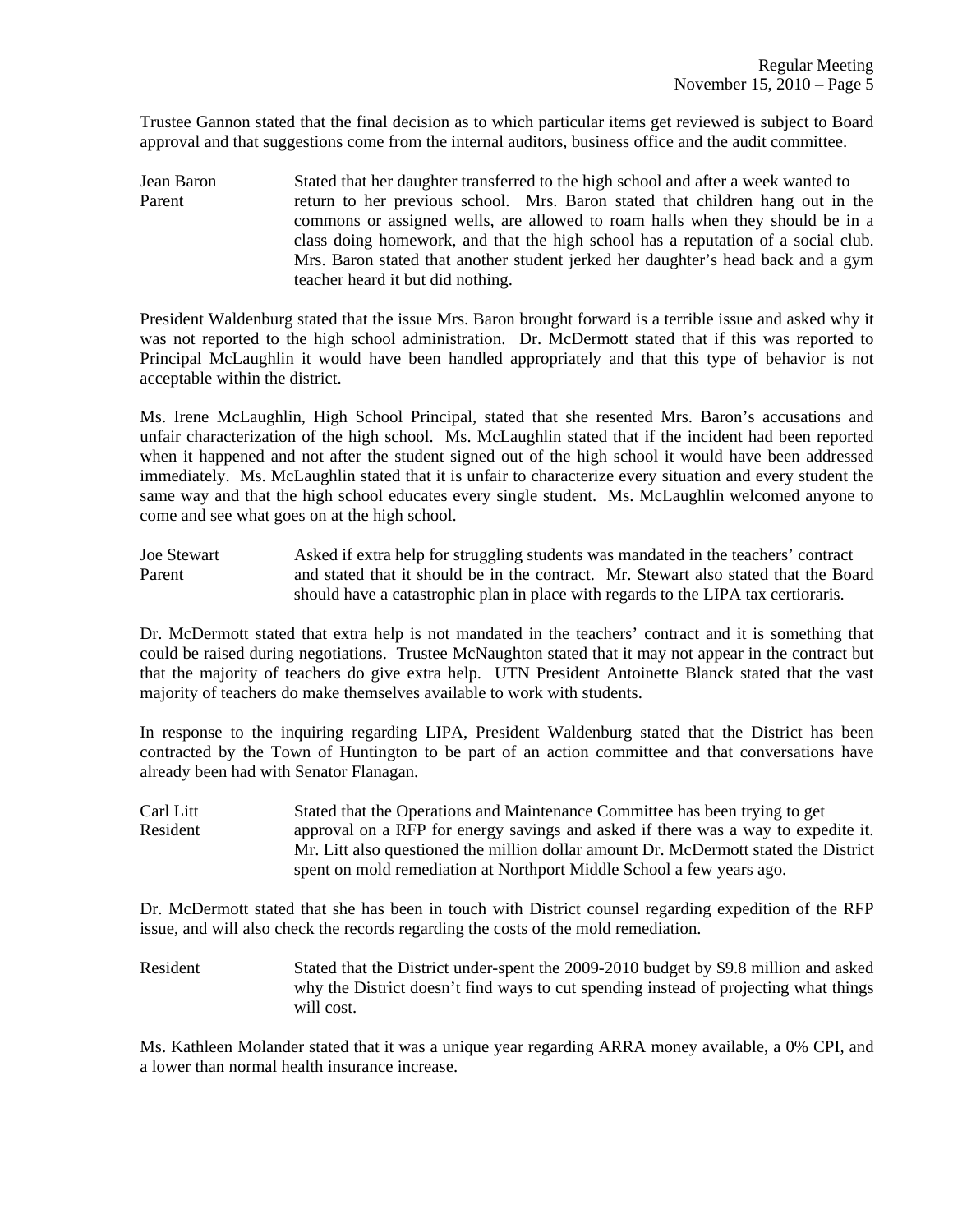Denise Mumm Stated that it is unfortunate that the District has \$9.8 million in reserves and cannot Resident look at any academic initiatives. Mrs. Mumm stated that the school lunch program loses money every year to pay for employee costs and asked why it is run at a deficit.

Ms. Kathleen Molander stated that the school lunch fund must pay contractual benefits for its employees including health insurance and the employee retirement system. Ms. Molander also noted that the District has a very low free and reduced population.

In response to a question of hiring an outside firm and its employees to manage school lunch, Trustee Gannon stated that it violates the Taylor Law.

Donna McNaughton Stated that she supported remaining at an eight member board until the next election Board Trustee in May of 2011. Mrs. McNaughton also asked that her fellow Board Trustees think about the possibility of reducing the Board from a nine member Board to a seven member Board. Mrs. McNaughton noted that most Long Island Districts do not have a nine member Board.

President Waldenburg stated that the options for the Board to consider due to the resignation are to remain at an eight member Board until the May 2011 election, hold a special election to fill the trustee position or to solicit applications and select a member of the public to complete the vacant term until the election in May of 2011.

Motion was made by Trustee McNaughton, seconded by Trustee Gannon, to approve all items under 8. and 9., with the exception of severed item 8.01.3

# 8. SUPERINTENDENT'S REPORT, GENERAL - FOR BOARD ACTION

 8.01 Personnel Schedules, each dated November 15, 2010, and each attached and made part of the official minutes:

|                   | 8.01.1 Schedule A - Certified Staff                |
|-------------------|----------------------------------------------------|
| 8.01.2 Schedule B | - Non-Instructional Staff                          |
| 8.01.3 Schedule D | - Extra Pay (severed)                              |
|                   | 8.01.4 Schedule J - Committee on Special Education |

In response to a question regarding compensation for proctoring SAT exams, Ms. Cynthia Lore, Director of Pupil Personnel Services, stated that the District gets partial reimbursement on SAT exams from the College Board but does not get reimbursement for the PSAT exams. Ms. Lore also noted that additional proctors may be needed for students with accommodations.

In response to a question regarding consultant services for home instruction to hospitalized students, Ms. Christina Pulaski, Director of Special Education, stated that some hospitals use certain agencies and do not allow Districts to use their own teachers.

8.02 Receive for a second reading and adopting the following policy:

 8.02.1 Policy #9225 – *"Acceptable Use Policy for Users (Employees, Consultants, Volunteers and Other District Authorized Personnel) Use of District Computers, Networks, Internet Access, and E-Mail System"*

8.03 Receiving for a first reading the following policies: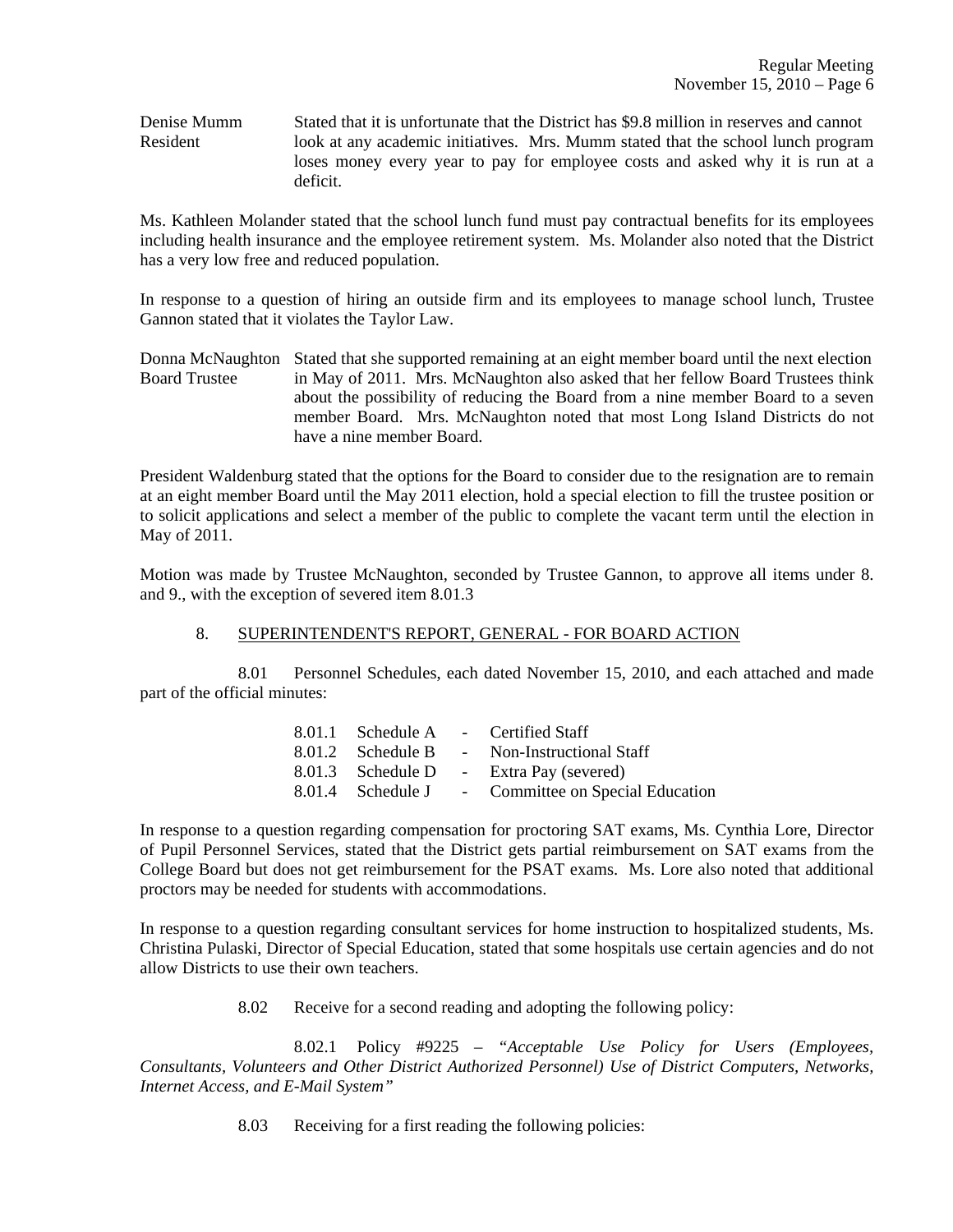8.03.1 Policy #5150 – *"School Admissions"* (replaces Policy #5111 "Admissions" and 5141.3 "Health Examinations, Inoculations and X-rays")

 8.03.2 Policy #4322 – *"Programs for the Gifted and Talented"* (replaces Policy #6143.2 "Education for the Gifted and Talented Child")

 8.04 Appointing the following District parents to serve as parent members for CPSE/CPE meetings: Heidi Aronson, Cynthia DeStefano, Amy Levins, Stacey McDevitt

 8.05 Approving Northport High School, Northport Middle School and East Northport Middle School participation in a Youth Development Survey through the Office of Alcoholism and Substance Abuse Services (OASAS) for students in grades seven through twelve

Trustee McNaughton noted that the Youth Development Survey was an initiative of the Drug and Alcohol Task Force.

# 9. SUPERINTENDENT'S REPORT, FINANCIAL - FOR BOARD ACTION

9.01 Taking specified action on the following BIDS:

### SCHOOL LUNCH

9.01.1 Award – Beverage and Snack Vending Machine Services

In response to a question, Ms. Kathleen Molander, Assistant Superintendent for Business, stated that this year the District will be working with a flat fee one year contract which is based on sales.

At 10:30 p.m., motion was made by Trustee Gannon, seconded by trustee McNaughton to extend the meeting.

Unanimously carried.

9.02 Approving transfer of general fund appropriations in the 2010-2011 budget

In response to questions regarding the transfer of funds, Ms. Kathleen Molander stated that column advancement is a contractual item and the District does have to meet this obligation. Ms. Molander also noted that the budget code for column enhancement was increased substantially. Dr. Terry Bouton, Assistant Superintendent for Human Resources, stated that a teacher can only move once time during the year but there are three different time periods when they can move.

 9.03 Approving a 2010-2011 SEDCAR 1 Sub-Allocation Contract between Elwood Union Free School District (Local Education Agency – LEA) and Northport-East Northport Union Free School District (Approved Special Education Program – ASEP)

 9.04 Approving a 2020-2011 Special Education Services Contract between Northport-East Northport Union Free School District and Half Hollow Hills Central School District

Vote on Trustee McNaughton's motion to approve all items under 8. and 9., with the exception of severed item 8.01.3, was unanimously carried.

Motion was made by Trustee McCue, seconded by Trustee Binger, to approve previously severed item 8.01.3

8.01.3 Schedule D – Extra Pay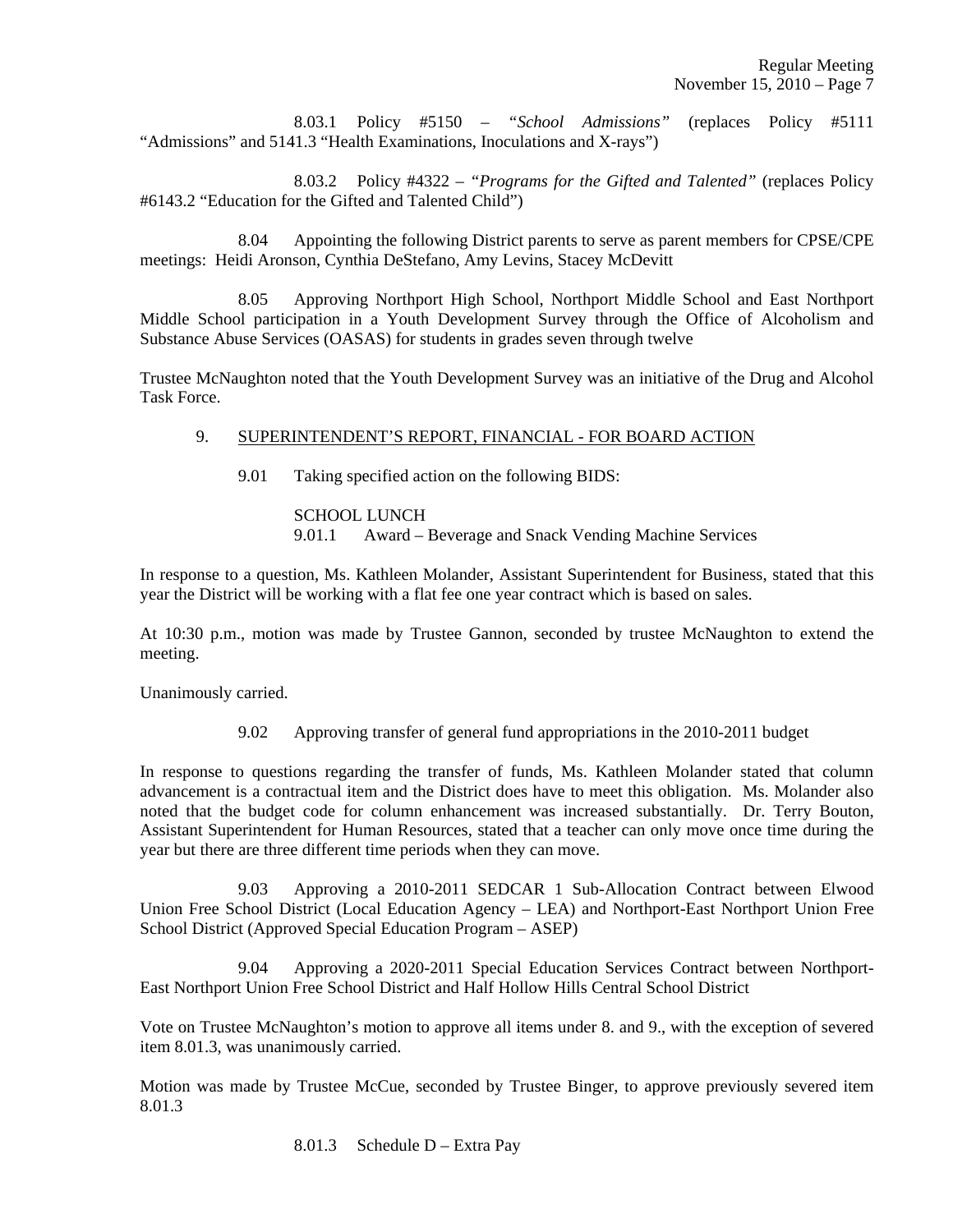Vote on Trustee McCue's motion was as follows:

YES: Ms. Binger, Mr. Gannon, Mrs. McCue, Mr. Rapiejko, Mrs. Thompson, Mr. Waldenburg, Mrs. Wills ABSTAIN: Mrs. McNaughton

Motion passed.

#### 10. SUPERINTENDENT'S REPORT - FOR INFORMATION ONLY

- 10.01 Schedule I Home Instruction
- 10.02 Monthly Revenue and Budget Status Report:
	- 10.02.1 Monthly Revenue and Budget Status Report as of June, 2010

In response to a question, Ms. Kathleen Molander stated that the ARRA funding must be coded specifically to the individual teachers discipline, course or grade level.

A resident stated that there was a lot of under-spending in the 2009-2010 budget especially in special education and also noted that there is no reason to budget debt service at 4 to 5%.

Ms. Molander stated that special education is very difficult to forecast.

- 10.03 School Lunch Profit and Loss Report
	- 10.03.1 School Lunch Profit and Loss Report as of June, 2010

In response to a question regarding operating expenditures salary increase, Ms. Molander stated that the employees received a contractual increase of 3.5% and that the position of high school head cook was not filled until March of 2010.

#### 11. UNFINISHED BUSINESS

11.01 Review of proposed changes to the 2011-2012 budget process

Dr. McDermott stated that the budget will be presented in function format instead of program format and noted that the change presents the same data but documents will be aligned with New York State financial reporting. Dr. McDermott noted other advantages of using the function format will be efficient and effective use of *Finance Manager* reports, elimination of the need to export data to Excel spreadsheets for calculation, preserving the integrity of data, allowing for better use of clerical time, and viewing the final budget online in multiple formats.

# 12. NEW BUSINESS

#### 13. ADJOURNMENT

There being no further business to discuss, motion was made by Trustee Gannon, seconded by Trustee Rapiejko to adjourn the meeting.